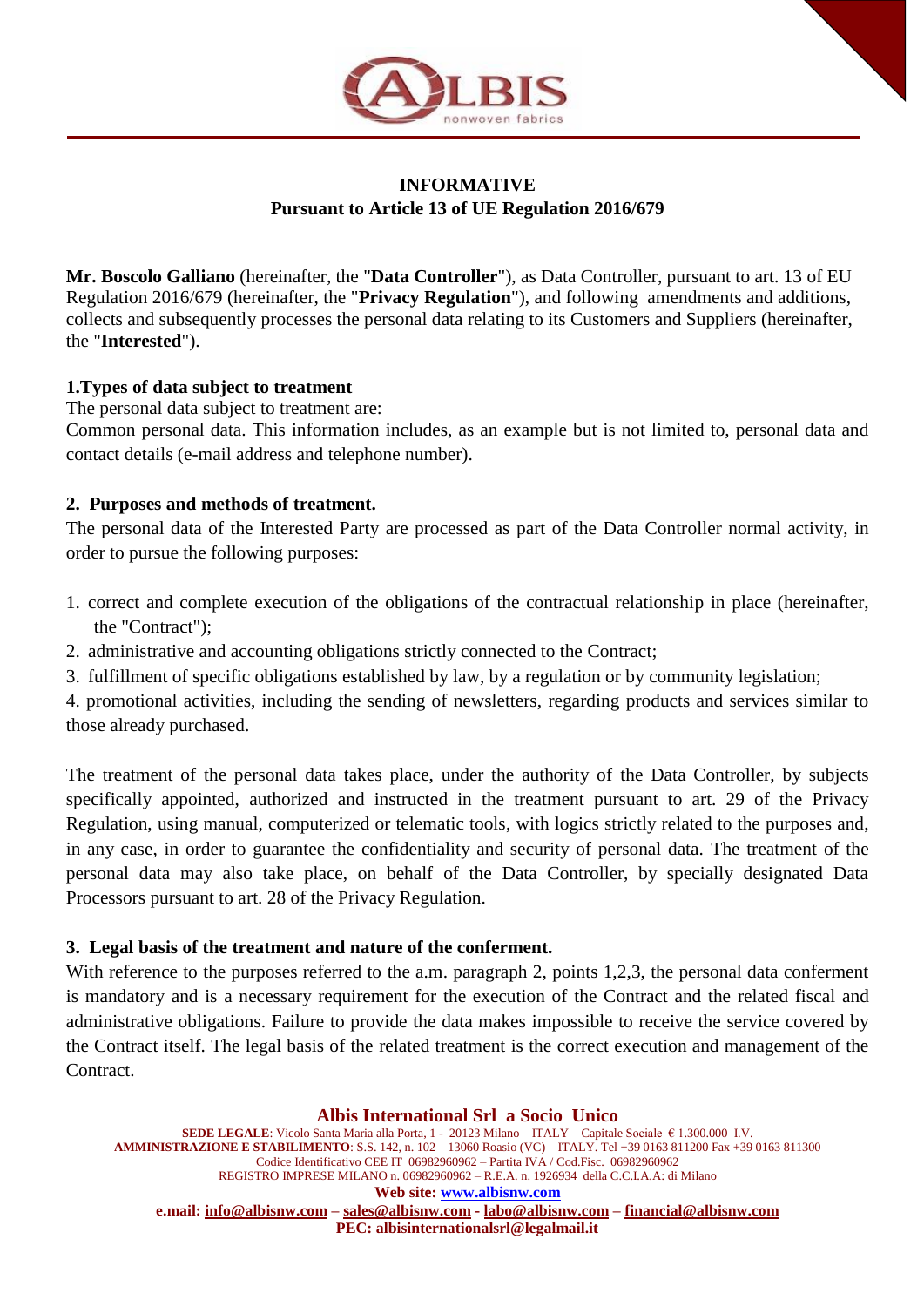With reference to point 4. (Activity towards acquired customers), the legal basis is the legitimate interest of the Data Controller. The customer can stop receiving these communications by e-mail at any time.

# **4. Subjects or categories of subjects to whom the personal data may be communicated and scope of communication.**

In relation to the purposes of the above mentioned treatment and within the limits strictly relevant to them, the personal data of the Interested Party will be or may be disclosed to the following categories of subjects:

- 1) Financial Administration and other public authorities, where required by law or at their request;
- 2) Credit Institutes for payment provisions or other financial activities required for the execution of the Contract;
- 3) external subjects exercising control activities, such as auditing company, board of statutory auditors, supervisory institution;
- 4) companies and organizations for credit management and / or for the protection of interests and rights;
- 5) subjects designated as external data processors pursuant to art. 28 of the Privacy Regulation, for connected, instrumental or consequent activities to the execution of the Contract.

The updated list of subjects appointed as external managers can be provided by the Data Controller upon request by the Interested Party.

## **5. Extra-EU data transfer**

Personal data will not be transferred to non-EU countries; where for arised reasons relating to the execution of the Contract, or the fulfillment of legal obligations, a transfer to countries and / or organizations outside the EU is necessary, this transfer will take place in compliance with the applicable legislation. The transfers will be made through adequate guarantees, as adequacy decisions, contractual clauses approved by the European Commission or other legal instruments.

### **6. Data retention period or criteria for determining the period**

The personal data of the Interested Party are kept by the Data Contoller for the time necessary to fulfill all purposes referred to the paragraph no. 2 (points 1 to 3), as well as for what is prescribed by the civil, fiscal and regulatory laws and **in any case no later than 10 years from the termination of the contractual relationship**.

As for the promotional purposes towards already acquired customers (paragraph 2, point 4), the data of the Interested Party will be processed until the right to object is exercised (which can be activated from the beginning, when sending individual communications and / or through direct contact with the Data Contoller) and in any case up to the cancellation request.

After the retention terms elapsed, the data will be anonymized or deleted, unless it is necessary to keep them for other purposes expressly required by the law.

**Albis International Srl a Socio Unico SEDE LEGALE**: Vicolo Santa Maria alla Porta, 1 - 20123 Milano – ITALY – Capitale Sociale € 1.300.000 I.V. **AMMINISTRAZIONE E STABILIMENTO**: S.S. 142, n. 102 – 13060 Roasio (VC) – ITALY. Tel +39 0163 811200 Fax +39 0163 811300 Codice Identificativo CEE IT 06982960962 – Partita IVA / Cod.Fisc. 06982960962 REGISTRO IMPRESE MILANO n. 06982960962 – R.E.A. n. 1926934 della C.C.I.A.A: di Milano **Web site: [www.albisnw.com](http://www.albisnw.com/) e.mail: [info@albisnw.com](mailto:info@albisnw.com) – [sales@albisnw.com](mailto:sales@albisnw.com) - [labo@albisnw.com](mailto:labo@albisnw.com) – [financial@albisnw.com](mailto:financial@albisnw.com) PEC: albisinternationalsrl@legalmail.it**